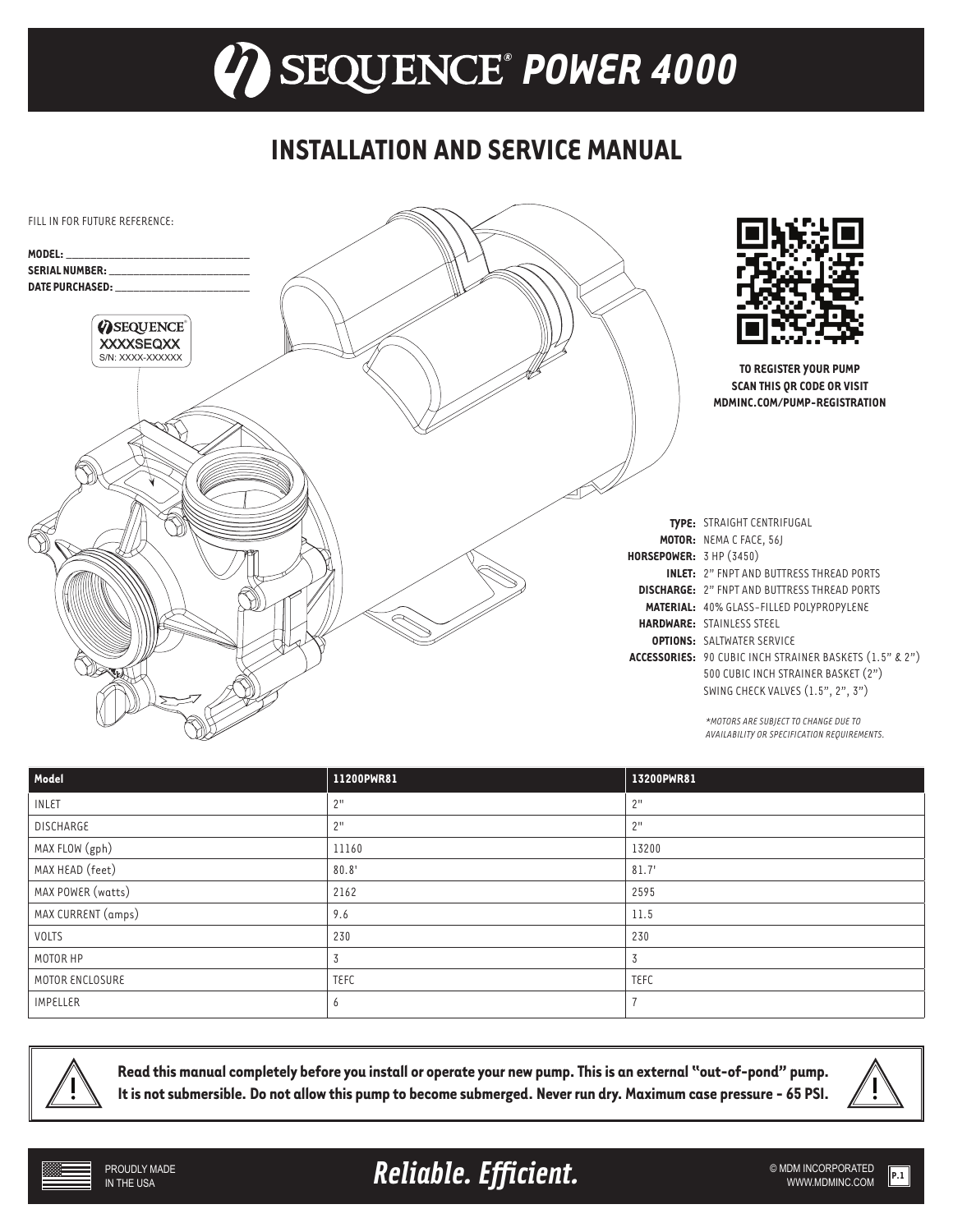# *® POWER 4000*

We congratulate you on your choice of the Sequence® Power 4000 Centrifugal Pump. It has been carefully designed using the advantages of today's technology and carefully constructed to give you the dependability of yesterday. To insure proper performance, we urge you to carefully follow the instructions in this manual. If you have any questions, please call your supplier for assistance or visit www.mdminc.com/support.

## **INSTALLATION**

#### **Please read carefully. When properly installed the Sequence® Power 4000 will provide dependable trouble-free service.**

- 1. Locate the pump as near the water source as possible. A flooded suction situation is preferred. The pump is not self-priming, therefore, if the fluid level is below the pump, a swing check valve must be installed and the pump primed prior to start-up (Figure 1).
- 2. Mount motor base to a secure, immobile foundation.
- 3. Use only plastic fittings on both the intake and discharge ports. Seal pipe connections with Teflon® paste. These fittings should be self-supported and in neutral alignment with each port (i.e. Fittings must not be forced into alignment which may cause premature line failure or damage to the pump volute). For non-flooded installations, a strainer basket and check valve are recommended.
- 4. Never restrict the intake. Keep both input and discharge lines as free of elbows and valves as possible. Always use pipe of adequate diameter. This will reduce friction losses and maximize output.





#### **WARNING: ALWAYS SHUT OFF ELECTRICAL POWER BEFORE INSTALLATION AND / OR SERVICING THIS PUMP.**

ALL ELECTRICAL WIRING SHOULD MEET STATE AND LOCAL ORDINANCES. IMPROPER WIRING MAY NOT ONLY BE A SAFETY HAZARD BUT MAY PERMANENTLY DAMAGE THE MOTOR AND/OR PUMP. 230V 50HZ MOTORS ARE AVAILABLE. CONTACT YOUR SUPPLIER FOR INFORMATION.



#### **ELECTRICAL HOOK-UP**

- 1. Check that supply voltages match the motor's requirements.
- 2. Check motor wiring and connect, according to instructions on motor, to match supply voltage.
- 3. Power cord should be protected by conduit or by cable and be of proper gauge. It should be no longer than necessary.
- 4. Power should be drawn directly from a box with circuit breaker protection or with a fused disconnect switch.



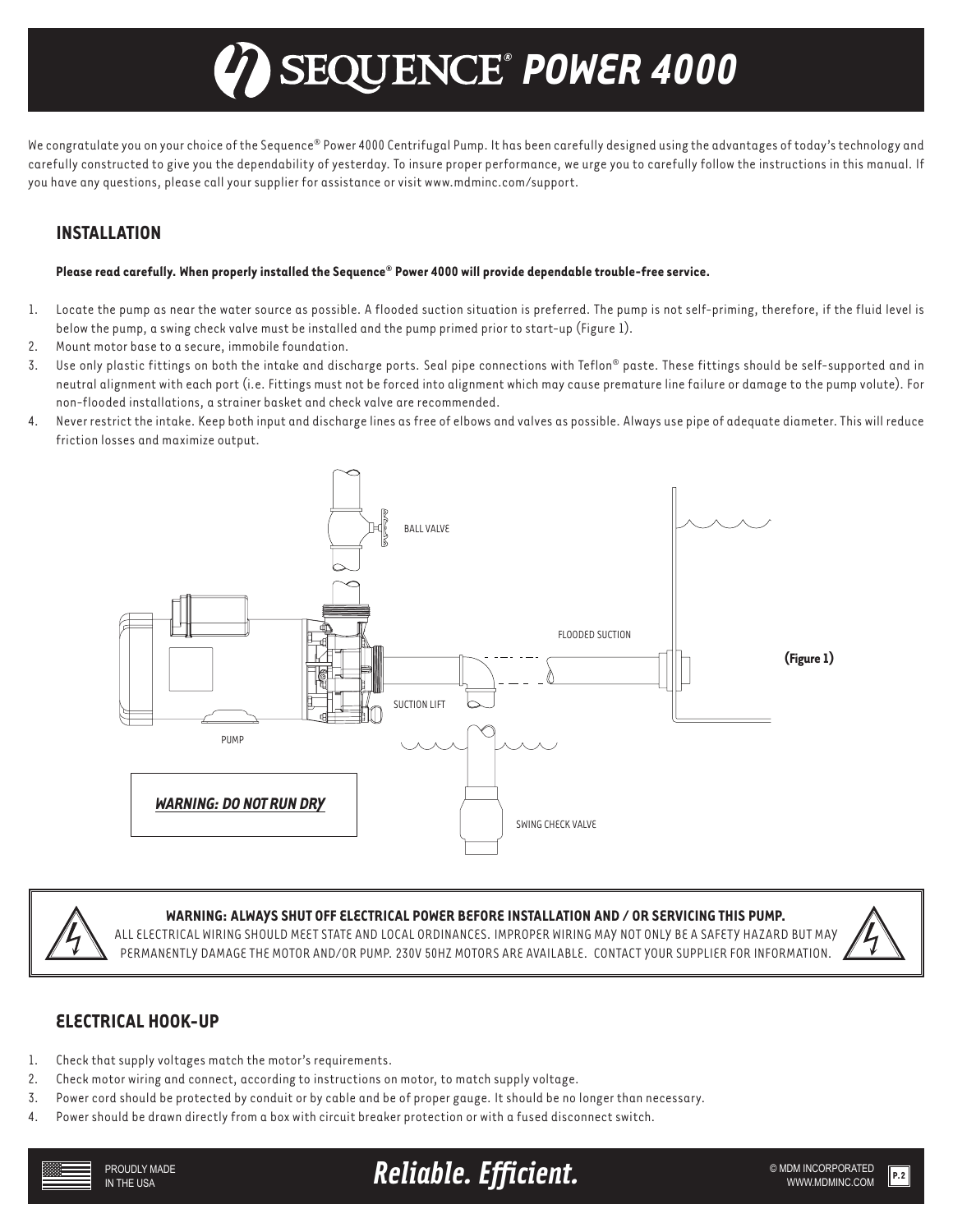## **PUMP END ASSEMBLY**

- 1. Inspect all pump parts (O-ring, O-ring groove, impeller hub ID, motor shaft, etc.) and clean if necessary.
- 2. Apply sealant to the bracket bore ID wall and around the seal case follow sealant manufacturer's instructions. We recommend using Gasgacinch®. Note: Silicone sealant can also be used.
- 3. Press carbon graphite seal into bracket while taking care not to damage carbon graphite face.
- 4. Place slinger (rubber washer) over motor shaft and mount bracket to motor.
- 5. Carefully, lubricate the seal seat elastomer OD and impeller hub ID with water. Press the seal seat into the impeller hub making certain that the ceramic is in evenly - the sealing surface should be parallel with the impeller hub.
- 6. Carefully lubricate carbon-graphite and ceramic sealing surfaces with clean water. Do not use silicon lubricants or grease.
- 7. Assemble Bracket to motor with (4) M-bolts
- 8. Thread impeller onto shaft and tighten. If required, remove motor end-cap and use a screwdriver on the back of motor shaft to prevent shaft rotation while tightening. Replace motor end cap.
- 9. Seat large O-ring in volute slot and assemble volute to bracket with (7) 1/4-20 x 2 3/4" hex cap screws, washers and nuts. Tighten in a cross pattern (30 inch-pounds force).
- 10. Install drain plug with its O-ring in volute drain hole.
- 11. Before operating pump, allow a proper cure time for the sealant used in step 2.



| N <sub>O</sub>          | <b>DESCRIPTION</b>         | SEQUENCE® P/N |
|-------------------------|----------------------------|---------------|
| 1                       | <b>DRAIN PLUG</b>          | 1000.110      |
| $\overline{c}$          | O-RING, DRAIN PLUG         | £014B70       |
| 3                       | <b>VOLUTE</b>              | 4000.070      |
| $\overline{4}$          | LARGE O-RING               | 1000.061      |
| 5                       | <b>IMPELLER</b>            | $4000.05$ *   |
| 6                       | SEAL - BRASS               | 1000.0415     |
|                         | $SEAL - SSS16$             | 1000.0414     |
|                         | $SEAL - SS$ $18-8$         | 1000.0411     |
| $\overline{7}$          | <b>BRACKET</b>             | 1000.030P     |
| $\mathsf{\overline{8}}$ | <b>SLINGER</b>             | 1000.010V     |
| 9                       | <b>HARDWARE KIT</b>        | 1000.502      |
|                         | (7) P-BOLTS, (14) WASHERS, |               |
|                         | (7) LOCK NUTS, (4) M-BOLTS |               |

Note: These part numbers are only for standard models within the Sequence® Power 4000. \*4000.05\_\_ Reference page one for Impeller numbers.



\*Motor illustration is for reference only.

#### **DISASSEMBLY**

- 1. Shut off power to motor before disconnecting any electrical wiring from the back of the motor.
- 2. Disassemble volute from bracket by removing the (7) 1/4" 20 threads per inch x 2 3/4" hex cap screws.
- 3. Remove cap covering shaft at back of motor and with a large screwdriver, prevent shaft rotation while unscrewing impeller.
- 4. Remove ceramic piece from impeller (If you are replacing the seal).
- 5. Detach bracket from motor.
- 6. Remove carbon-graphite seal from bracket by pressing out from the back. Do not dig out from the front (If you are replacing the seal).

PROUDLY MADE IN THE USA

**Reliable. Efficient.** WE ARELIABLE STRATED